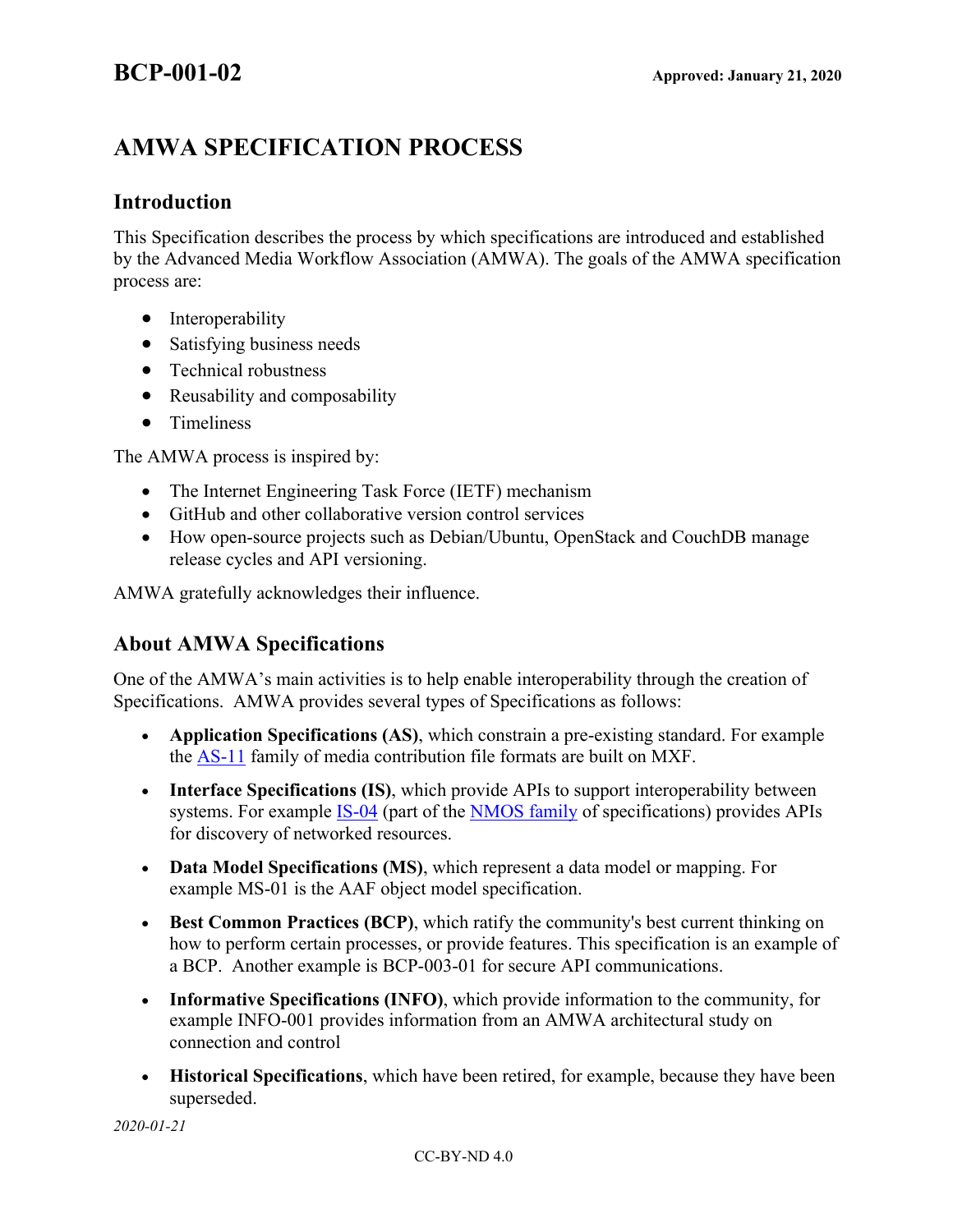Note that while some AMWA Specifications may be hosted on the AMWA's GitHub site, the only authoritative source for published and approved Specifications is found at www.amwa.tv/specifications.

AMWA Specifications may consist of a range of entities including "traditional" prose documents, Markdown documents, schemas, software, or other representations, as appropriate. Often such Specifications are also developed and hosted on GitHub (see Appendix A).

Specifications may incorporate **external specifications** by reference, including:

- Due Process Standards, such as those from the ITU or SMPTE
- Open specifications, such as IETF RFCs
- Proprietary specifications, provided they meet AMWA's IPR requirements. AMWA may also require that these are made available as an Informative Specification. AMWA Specifications should not favor a particular vendor's specification over it competitors by making it "required" or "recommended".

### **AMWA Specification Levels**

AMWA makes early versions of specifications available, designated **Works In Progress (WIPs)**. These are suitable for review, feedback and prototyping.

When (and if) work on a WIP reaches sufficient maturity, AMWA makes available an **AMWA Specification**, which is suitable for implementation and product development. It has an identifier of form *[TYPE]-[number]* (e.g. IS-04).

From time to time, the AMWA may label a version of an AMWA Specification as **"Stable"**. This indicates its relationship to other versions and provides assurance to implementers that major technical changes are not anticipated and that future revisions of this version will not break backward compatibility. Stable versions may be enhanced, bugs may be fixed, and documentation may be improved, however.

Specifications may be labeled as "Deprecated" for various reasons, including that they have been replaced by newer versions. Specifications may also be "Retired", meaning that they are no longer published by the AMWA.

# **Overview of the AMWA Specification Process**

The process of creating an AMWA Specification is as follows:

- A group of AMWA members *the Proponents* makes a request to the AMWA Board of Directors – *the Board* – to start work.
- The Board may approve the proposal, approve the proposal with provisions, reject the proposal, or not approve the proposal but provide recommendations for alterations.
- The Proponents develop a Work In Progress (WIP) version of the Specification. (In most cases, WIP is made available to the public.)
- When the WIP is sufficiently complete, has had community review, and there is evidence that it would have value as an AMWA Specification, the proponent submits it to the AMWA Board for approval.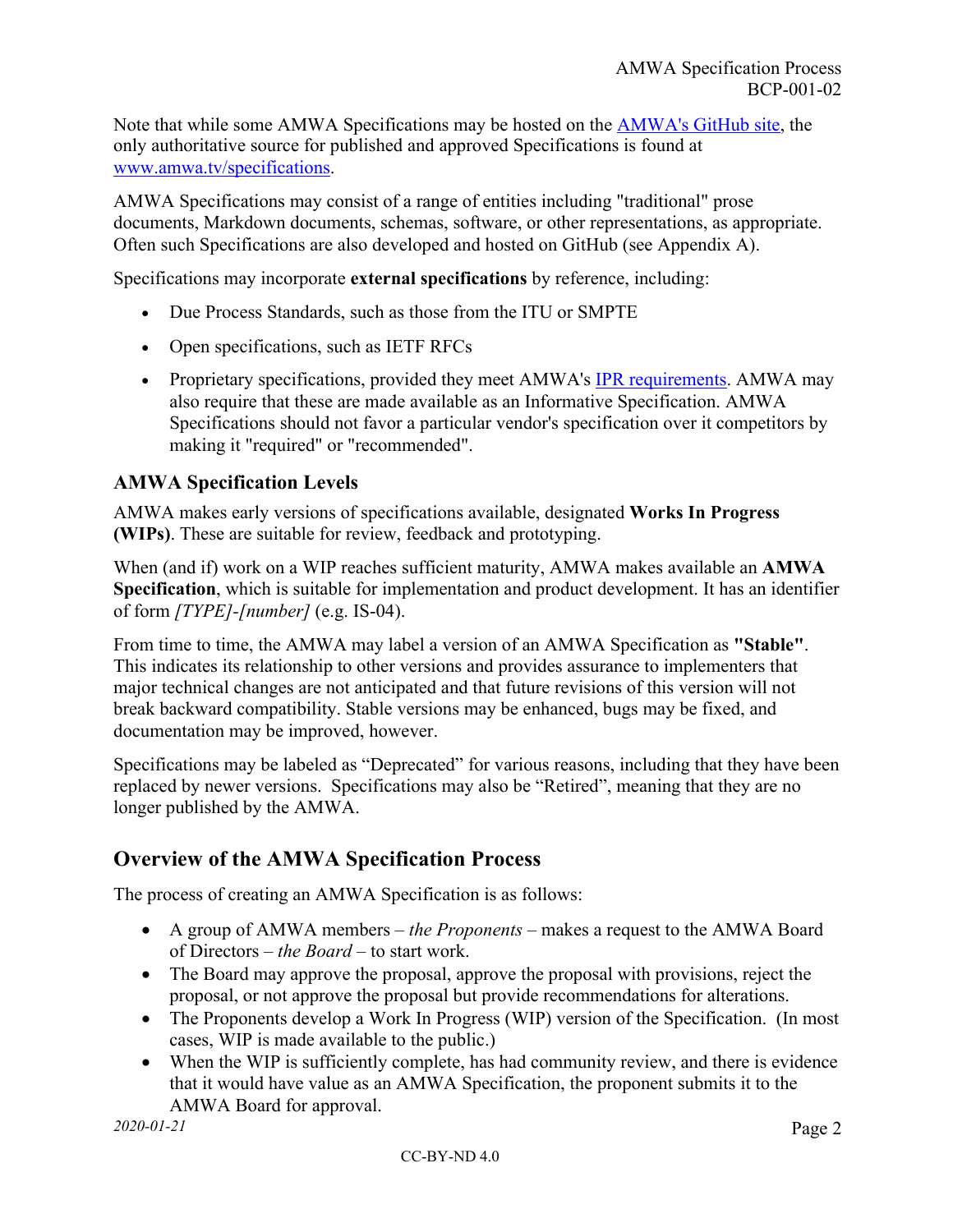- The Board approves (or rejects) the request.
- Once approved, AMWA assigns an identifier, the Specification is published, and is listed and linked on AMWA's website.
- If appropriate, at a later time, a version of the Specification may be marked as "Stable".

The following sections provide further detail on this process.

# **Project Authorization**

A Specification must be drafted as part of a project approved by the Board, and work may not start until this has happened. In part this is to ensure projects fall within the scope of activities of the AMWA, but it is also to protect AMWA members from making unintended IPR contributions and also to protect them from IPR claims.

To begin the process, a Proponent sends an email to the AMWA Executive Director outlining:

- Project title, the name of the project
- Brief description
- Project Owner, the individual responsible for facilitating the project (see below for more information on this role)
- Proponent organizations, minimum three (including the Project Owner's organization). At least one Proponent must be a Principal or General member, and at least one Proponent should be a user.
- Business purpose, i.e. a clear statement of why the proposed project is important, in business terms. This should include user stories of form: "AS A *role* I NEED TO *requirement* SO THAT *business benefit*".
- Proposed architecture, including how this will fit into the wider architectural aims of AMWA. For example, how it relates to the JT-NM Reference Architecture.
- Deliverables, including but not limited to any expected Specifications, and their types.
- IPR Mode Declaration, stating whether contributions may be made on a RAND-Z or RAND basis. See [here](IPR.md) for more information. N.B. The AMWA Board strongly prefers RAND-Z proposals; RAND proposals are unlikely to move forward except in extraordinary circumstances.
- Description of anticipated resource requirements.
- Source of resources. With the exception of board-initiated projects, all AMWA projects must be self-sustaining, meaning that proponents need to marshal the resources required in order to complete the project. This can be in the form of contributions of time and effort from proponents, and/or in the form of cash that may be used by the AMWA to retain personnel who would do the work.

### **Role of Project Owners**

Project Owners are responsible for ensuring that a proposal moves forward and seeing that decisions are made in a timely matter. The Project Owner also empowered to resolve conflicts should they occur (see section "Conflict Resolution and Appeals"). The Project Owner, in consultation with the group working on the project, is responsible for determining when the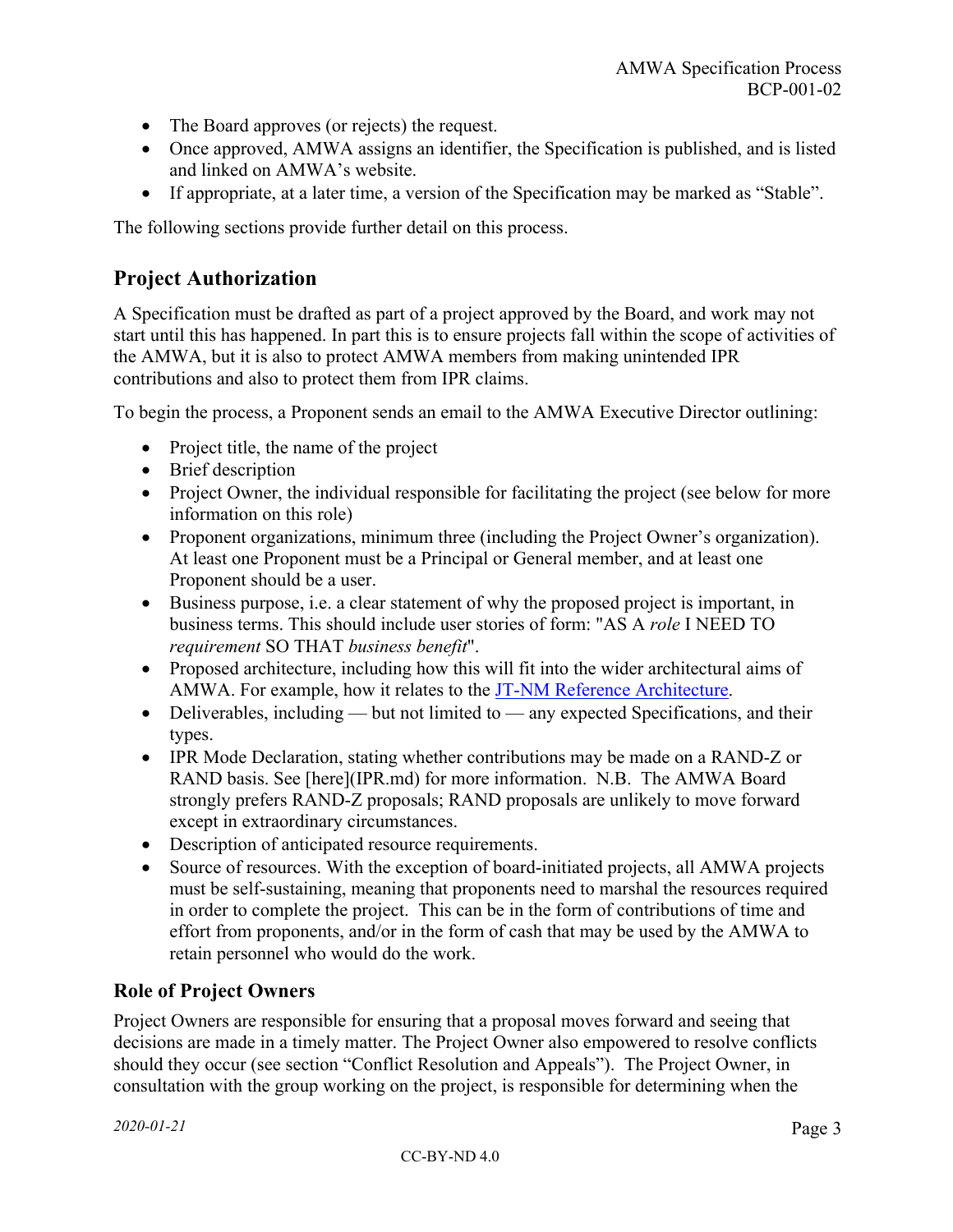project is ready for elevation to AMWA Specification, and is responsible for determining how a Stable label would be applied to the work, if appropriate.

- The Project Owner may be an organization, but the organization must nominate a single individual, whose contact information will be made public, and who has the authority to speak for the Project Owner.

- If a Project Owner steps down, then the AMWA will attempt to locate another Project Owner, first among those who are/were involved in the project, and then within the broader AMWA membership. If a Project Owner cannot be found within six months, then the project will be terminated, and further work on the project under the approved Project Authorization shall not be carried forward.

- The project owner does *not* own the intellectual property resulting from the project or the resulting specification(s); these are copyrighted by AMWA. (The Project Owner *does* retain ownership of any owned and contributed intellectual property, per the AMWA IPR Policy, as does any other contributor to the project. See the AMWA IPR Policy at https://www.amwa.tv.

# **Project Proposal approval**

Once a project proposal has been received, the Executive Director will ask the Board to consider the proposal for approval. The Board may:

- Approve the project as proposed
- Request changes
- Reject the proposal

See the AMWA's By-laws at https://www.amwa.tv for more details on how the Board takes decisions.

Once approved, AMWA lists the project on its website and allows access to appropriate AMWA-sourced resources (Basecamp, GitHub, etc.).

# **About Works in Progress**

It is customary that fairly early on, WIP should be visible to AMWA members and to the public, and comments should be accepted by the project's sponsors.

Any initial contributions made prior to the first meeting of the working group MUST be accompanied by an AMWA IPR Contribution Form which may be found in Appendix A of the AMWA IPR Policy. The language in this form shall not be modified, and emails, letters, or other instruments will not be sufficient.

Similarly, any substantive comments received from non-participants during the drafting of a WIP must be accompanied by a contribution form. This is for the protection of our members.

It is important that the working group does not begin to refer to the work by an AMWA Identifier (e.g. IS-08) without consulting the AMWA Executive Director first.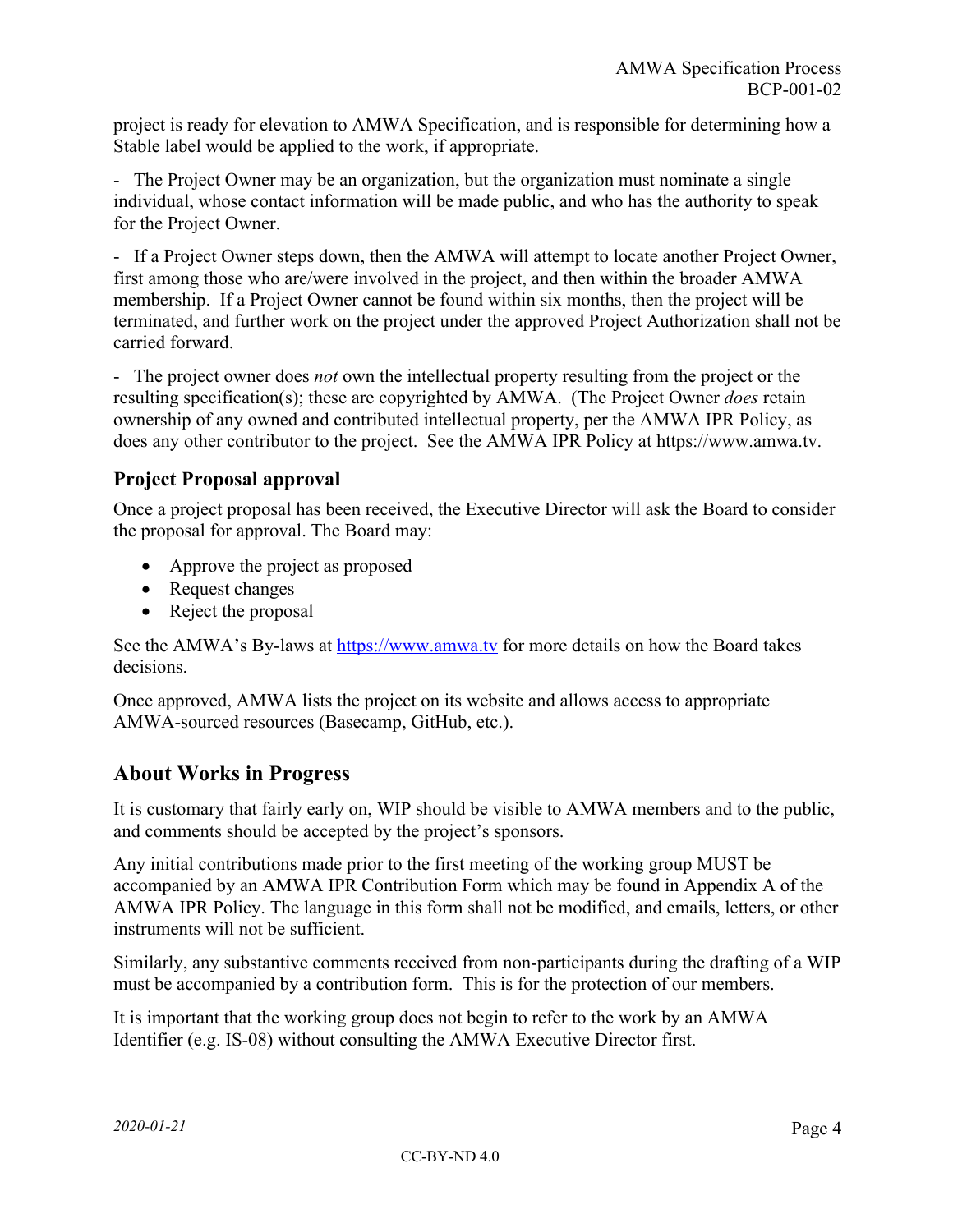Note that while it is preferred that WIP be hosted under an AMWA-controlled platform such as Basecamp or in the AMWA section of GitHub, this is not an absolute requirement.

# **Elevation from WIP to AMWA Specification**

The following section describes the process used to elevate Work in Progress to an AMWA Specification:

The Project Owner notifies the AMWA Operations Manager that he or she seeks to elevate a WIP item to AMWA Specification. The Project Owner shall provide the Operations Manager with responses to the following questions:

- What is the proposed specification name and type (AS, IS etc.)?
- How should the proposed Specification be described briefly to AMWA members and the board?
- What evidence is there to attest to the item's value to the field?
- Are there any known, unresolved technical issues?
- Is the item in a state where it is not expected to change, apart from minor fixes and editorial changes? What evidence can be offered to that state?
- Has the Working Group addressed and resolved all design choices? How does the item represent a high degree of technical maturity?
- Is the item well understood by its creators? Is it written or commented in a way that supports comprehensibility by others? Provide a sample or link to a sample of any documentation.
- What notice and opportunity for review has been provided to the community, and what sorts of responses have been received?
- What implementations exist, and/or does the Working Group believe that implementations will be developed in the future?
- What evidence is there of successful interoperation between different implementations?
- What facilities exist for testing interoperability or certification?
- What form(s) does the item take (e.g. prose document, machine readable, code)?
- Where is the item hosted, and what URL should be listed on AMWA's website? (This could include hosting on a code repository service such as GitHub, and linking to a release on that service; an example of this is given later.)
- What is the approach used to version management of the item? Beyond what is presented in this document, what will "Stable" mean? Are there dependencies with other AMWA Specifications, and if so which versions? (See below for more details.)
- What is the IPR Mode of the Working Group developing the item (RAND-Z or RAND)
- Has the existence of any IPR been declared during any meetings? Has any IPR Contribution Form been filed in association with this item?
- Are one or more licenses required to implement the specification? If so, please describe at least two different implementations that have been developed under separate licenses issued by the relevant IPR holder(s).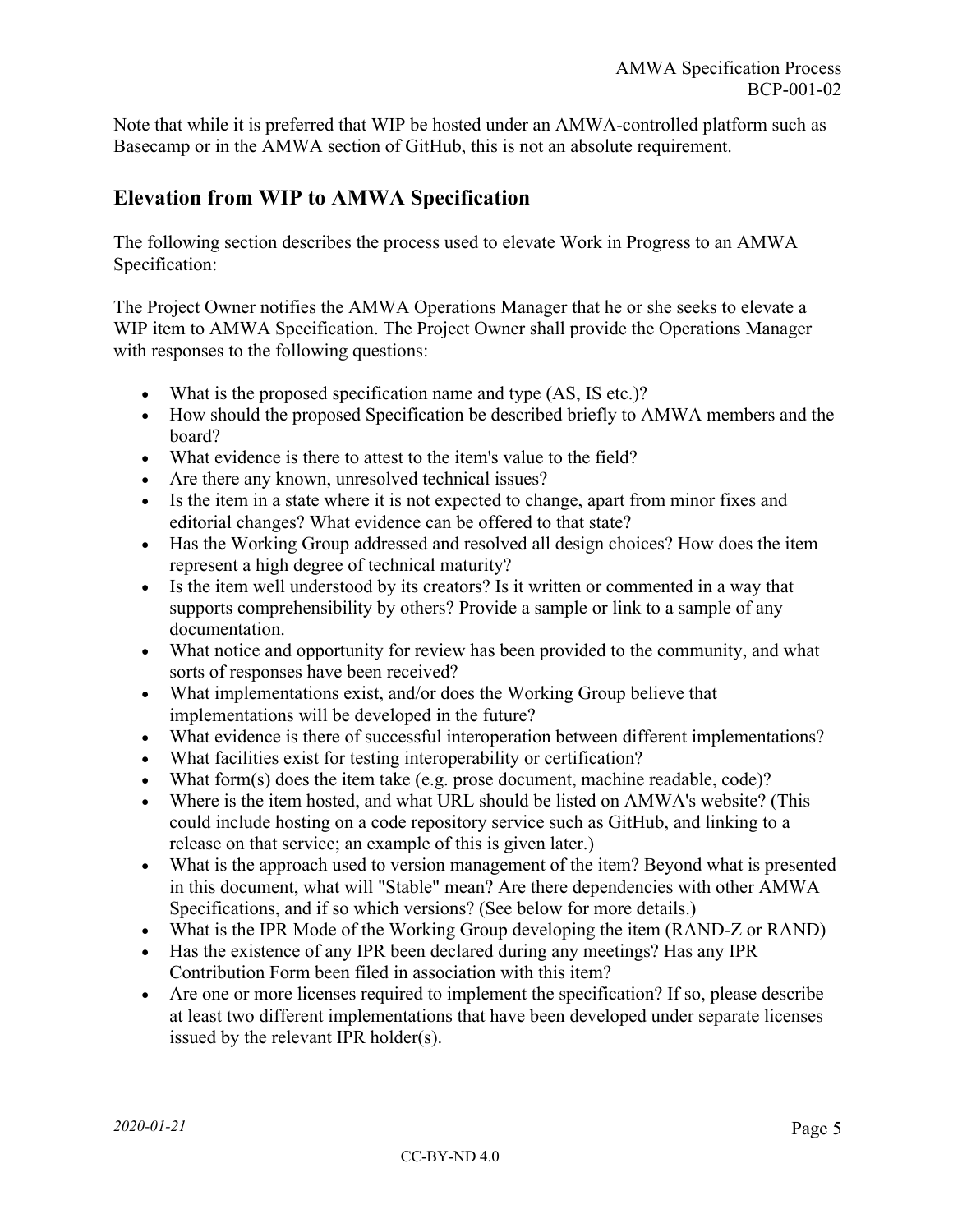Not all questions are relevant to all types of specification, e.g. the questions about implementations are more appropriate to AS and IS than INFO specifications. In this case, the Project Owner should state that the question(s) is not relevant.

The Operations Manager:

- Assigns the AMWA identifier and confirms the title
- Issues a Last Call notice of two weeks for AMWA members to review the item. (In the case where dissenting comments are received, they will be referred to the Project Owner for disposition.)
- Ensures that the IPR process has been followed
- Schedules a board vote to approve the elevation.

In the case of Board assent:

- The Project Owner finalizes the item in preparation for publication
- The Operations Manager publishes the Specification

In the case of board objection:

- The Board provides the Project Owner with its reason(s), and with guidance for satisfying the objection(s)
- The Project Owner may again request elevation once the objections are satisfied

# **Revising Specifications and Version Management**

#### **New features**

Specifications may be updated to include new "features". Examples include additional functionality of an API, or support for additional data formats or protocols. These are treated as new activities (possibly within the same Working Group), and if the new feature is out of the scope of the original authorization form, then a new project proposal must be prepared and approved using the process above. This is to ensure that participants understand the scope of the group and so that they can comply with the AMWA IPR policy.

The process for introducing new features to an AMWA project include preparing a request for authorization for the AMWA board, to include Proponents, a description of the new feature(s), business purpose, etc. For convenience, this may refer to changes from the original proposal.

The request for authorization is submitted to the AMWA Board and the authorization follows the same process as described above.

The working group prepares a new Work In Progress, and when the new features have been sufficiently developed and tested, the Project Owner notifies the Board that the new feature of the specification is ready to be approved, using a similar procedure to the initial Elevation.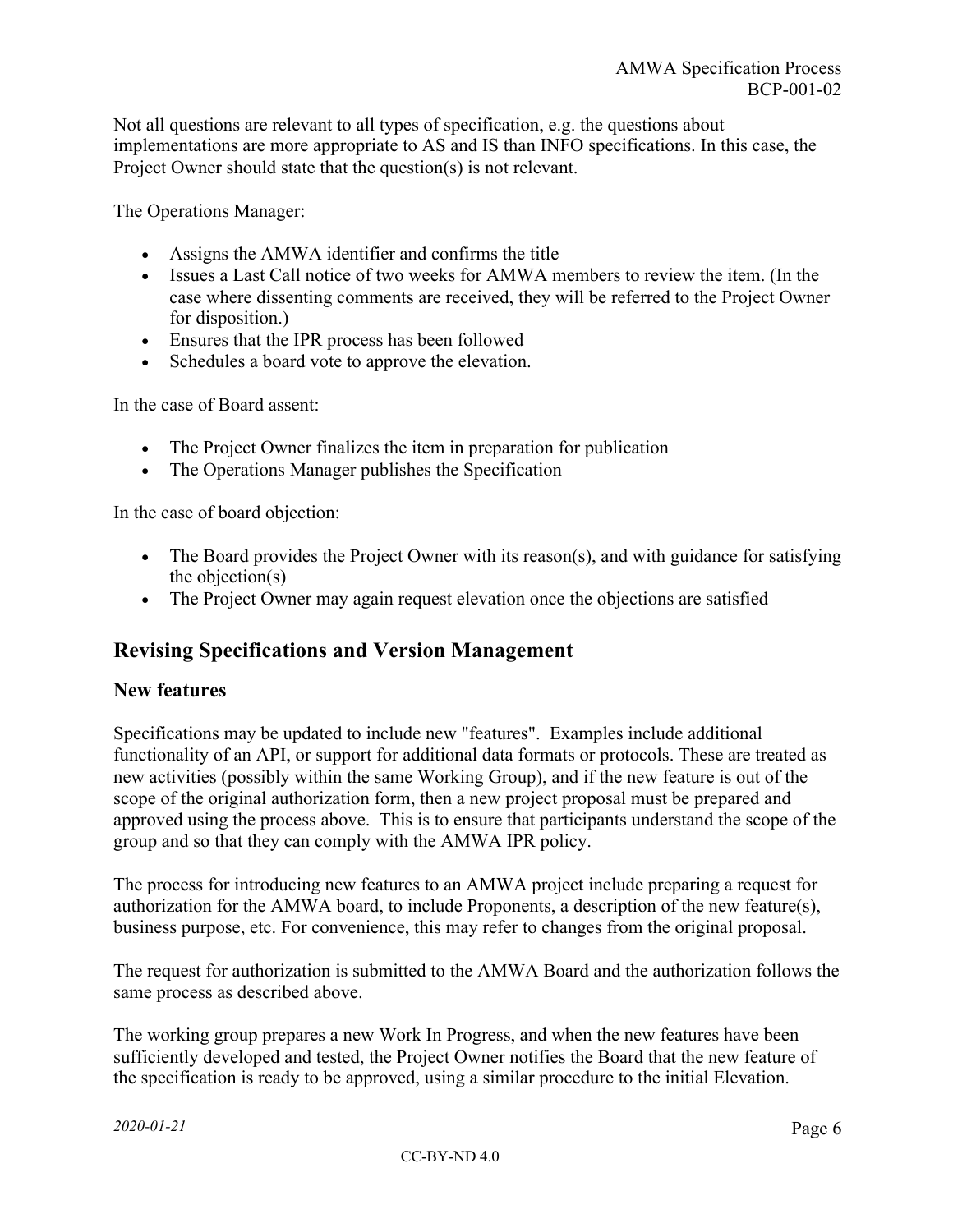Again, this may refer to the original request, but should also include information about compatibility between versions (see below).

The Board may decide to publish a new version of the existing specification or create a new Specification.

The Operations Manager updates the AMWA website accordingly.

The Project Owner should ensure that the supporting documentation for the Specification provides information about what features are available for each version. A table such as below — which shows (only) a subset of IS-04 features — may be of use:

| Feature                                               |              |   | $\overline{v1.0.x}$ $\overline{v1.1.x}$ $\overline{v1.2.x}$ $\overline{v1.3.x}$ |  |
|-------------------------------------------------------|--------------|---|---------------------------------------------------------------------------------|--|
| <b>Registration and basic queries</b>                 | $\mathbf{X}$ | X | $\mathbf{X}$                                                                    |  |
| <b>Advanced queries</b>                               |              | X | $\mathbf{X}$                                                                    |  |
| <b>Support for IS-05 device connection management</b> |              |   | X                                                                               |  |
| Support for future device and transport types         |              |   |                                                                                 |  |

## **Bug fixes**

Problems may be found with a Specification that need to be addressed urgently, and can be done so straightforwardly with a small update. Examples include correcting typographical errors in an API or applying security patches. To avoid the delay of authorizing and approving new work, the following procedure may be applied **where appropriate:**

- The Project Owner ensures that the relevant changes are made, including recommending the assignment of a new version number (see below).
- The Project Owner informs the Operations Manager and Executive Director of the availability of the new version, including information about why the change has been made, what has changed, and any implications for existing implementations.
- The Operations Manager publishes the bug-fix version.

It is the responsibility of the Project Owner to determine what is appropriate, and to ensure that such an update does not cause unnecessary compatibility issues for existing implementations, and that any necessary compatibility issues — perhaps caused by an urgent security fix — are well documented.

#### **This bug fix procedure shall not be used in cases where the bug fix causes backward compatibility issues.**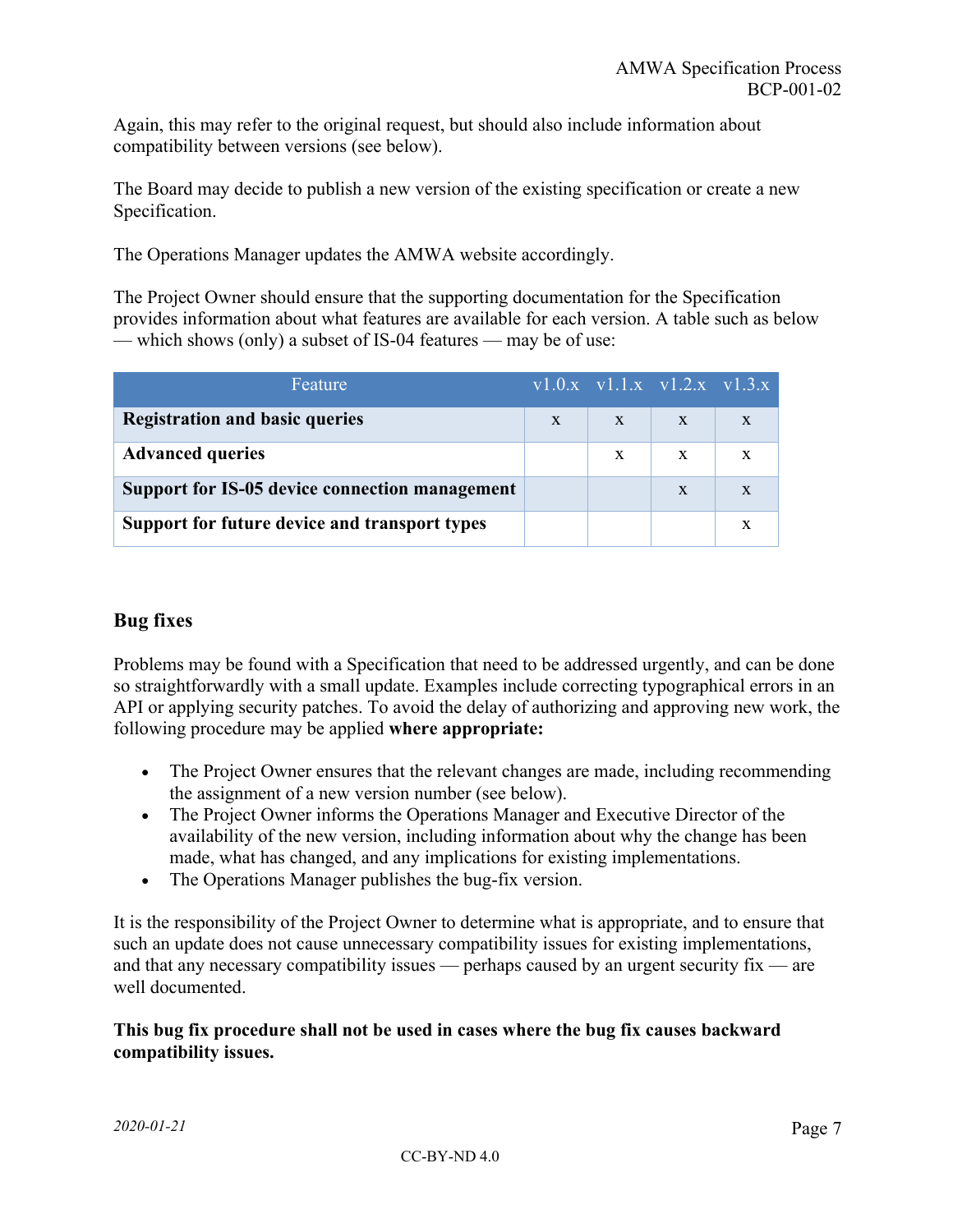### **Updated documentation**

Specifications can be improved, without compromising interoperability, by providing or adding to **non-normative** sections of the Specification's documentation. This may be provided through a minor update, in a similar way to that described above for bug fixes.

Again, it is the responsibility of the Project Owner to ensure that the documentation is correct, and that the update does not introduce backward compatibility issues.

Normative changes, e.g. those that cause API messages or file formats to change — shall not be submitted using this procedure.

#### **Version compatibility**

Regardless of how a Specification is versioned, when it is anticipated that different AMWA Specifications will be used together, it is important that potential implementers and users understand compatibility between implementations using different versions of Specification. Project Owners should provide suitable information on version compatibility in the documentation of the Specification. This may need to be accompanied by normative requirements on implementations.

As an example, as of v1.2.x, IS-04 recommends that implementers of its Registration and Query APIs support at least two consecutive versions. In practice this means that a v1.1.x Node can register itself with a v1.2.x IS-04 Registry.

The semantic versioning approach described above provides somewhat stronger compatibility, as all implementations with the same minor number should interoperate.

# **Designation of a Specification as "STABLE"**

Once all anticipated technical development on an AMWA Specification is complete, and once that Specification has achieved a level of adoption and use in the industry, and if the specification has achieved certain milestones as described below, the AMWA Board may decide to assign the designation "STABLE" to that specification. This designation is an indication that the Specification has reached a level of maturity, and that the AMWA is making certain commitments to the industry with regard to that specification, including:

- Work on the Specification is substantially complete, including that there are no unresolved technical issues, and that the AMWA does not anticipate the addition of any major new features.
- To the extent that the Specification has been deployed in multiple implementations, all known major technical bugs have been fixed.
- Testing tools, reference implementations, documentation and/or other artifacts exist and are sufficient to support implementers
- From this point forward, the AMWA Board will not entertain any changes to the Specification that create backward compatibility issues for implementers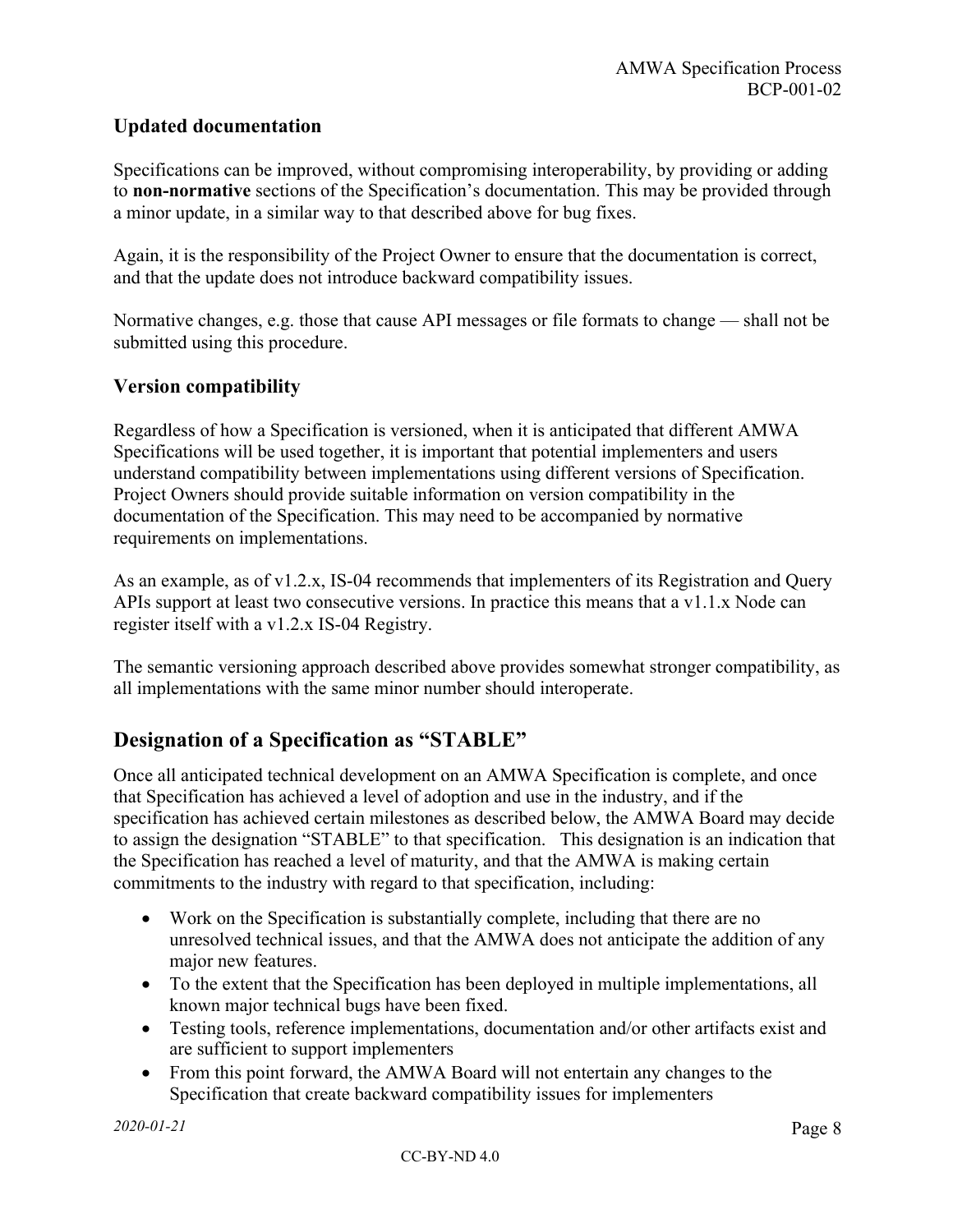• The Specification is "fit for purpose" meaning that it achieves the goals of the original project proposal under which this work was authorized.

The Project Owner is responsible for deciding whether a version should be labeled as "STABLE", although in some cases, the AMWA board may decide to take this action.

### **Elevation from AMWA Specification to "STABLE" AMWA Specification**

The following section describes the process used to elevate an AMWA Specification to a "STABLE" AMWA Specification:

The Project Owner notifies the AMWA Operations Manager that the Specification has met the criteria below and is eligible to be labeled as "STABLE". Note that this label may only be applied to Application, Interface or Data Model Specifications (e.g. AS, IS, or MS).

The request shall include,

- The name of the specification
- A written description of how the Specification meets the requirements below:
	- o What significant implementations of this specification exist at this time?
	- o Are there examples of successful interoperation between different implementations of this specification? Please describe.
	- o Is there a certification authority and certification criteria for this specification? If so, provide information indicating whether a certification process has been initiated and about the status of that process for this item.
	- o If there is no formal certification process, are there other relevant interoperability testing protocols, formal or informal? If so, provide information about any interoperability testing of this item.
	- o Are one or more licenses required to implement the specification? If so, please describe at least two different implementations that have been developed under separate licenses issued by the relevant IPR holder(s).
	- o How does this specification represent a high degree of technical maturity?
	- o How does this specification provide a significant benefit to industry?
	- o Does this specification include application source code, and/or interface or data definitions that are written in a machine- and human-readable form (e.g. XML, JSON, RAML, RDF), being created in GitHub or other code repository approved by AMWA Board? If so, describe and/or provide URLs or other identifiers for appropriate elements in the code repository. See also appendix B.

#### AMWA Operations Manager:

- Verifies that the AMWA Specification has been approved for at least six months
- Issues Last Call (not less than two-week notice)
- Schedules a vote by the AMWA Board of Directors
- After approval by the board, adds the notation, "STABLE" to the Specification, publishes the Specification, and announces the elevation to the AMWA membership.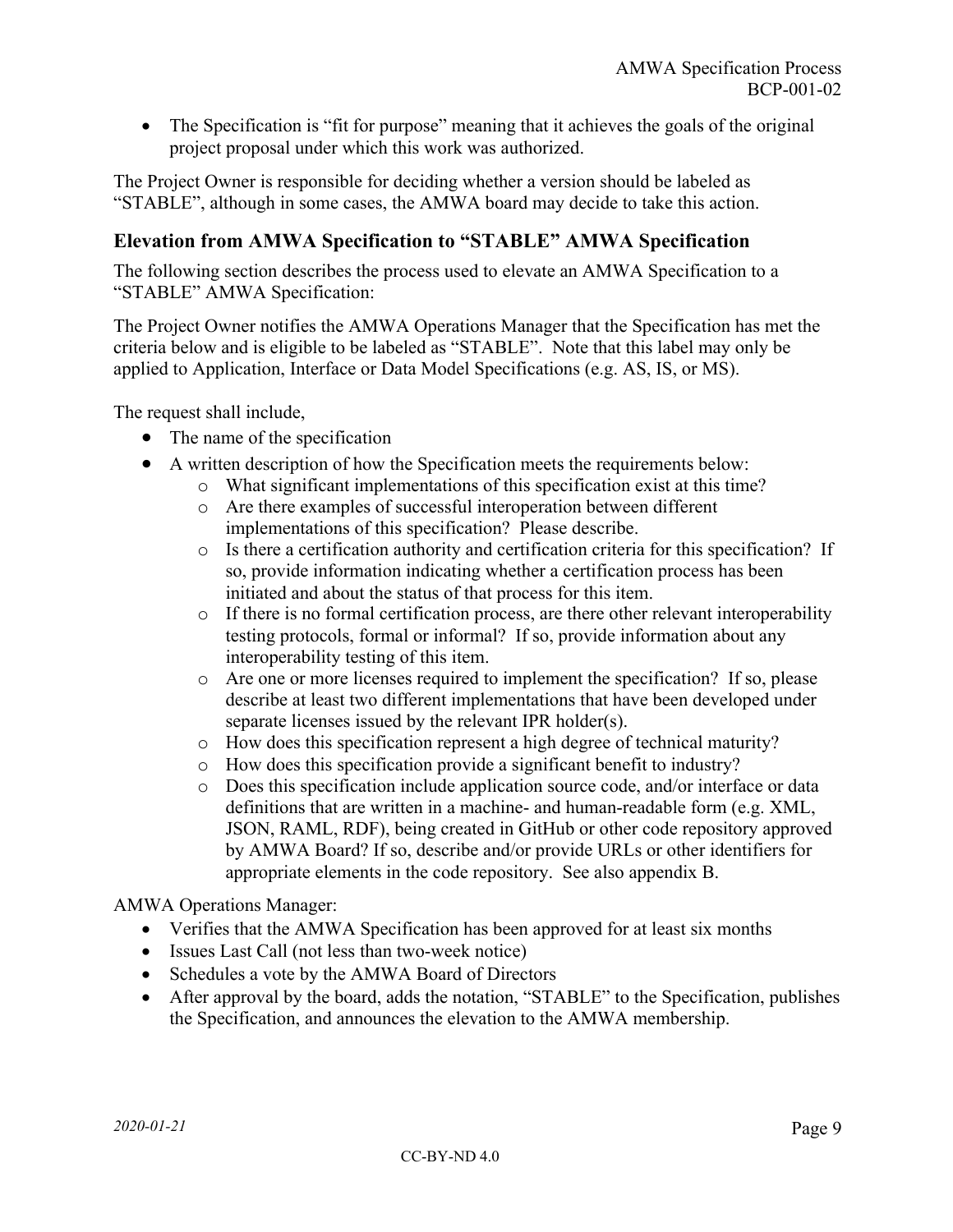# **Designating a Specification as "Deprecated"**

In some cases to discourage implementers from using an old version of a Specification, it may be appropriate to label it as "Deprecated", meaning:

- Implementers should support a more recent version unless unavailable
- No assurance is provided about compatibility with future versions
- A reference implementation may not be available in the future

The Project Owner is responsible for:

- Deciding whether a version should be deprecated. (**Stable versions shall not be deprecated without the express permission of the AMWA Board of Directors.**)
- Providing notification of deprecation to the AMWA Board including:
- The name of the Specification to be deprecated
- The reason for marking the specification as "Deprecated"
- The name of Specification that replace the specification being deprecated, or alternatively, the reason that the deprecated specification does not need to be replaced
- Ensuring that any GitHub or similar releases includes "Deprecated" in its description (alternatively remove the release from GitHub, and send AMWA a version to be archived)
- Requesting that AMWA mark the version as "Deprecated" on its website.

### **Retiring Specifications**

In some cases, the AMWA may decide to retire a Specification, not merely tag it as "Deprecated".

The Project Owner is responsible for:

- Deciding whether a Specification should be retired (The AMWA Board of Directors may also opt to retire a Specification.)
- Preparing a request to retire the specification, including:
	- The name of the specification
	- The reason the specification should be retired
	- Replacement or alternative specifications

The AMWA Operations Manager:

- Schedules a board meeting to vote on the retirement
- If the vote passes, the Project Owner shall send AMWA a version of the specification so that it may be retired.
- Notes on the AMWA Website that the Specification is "Retired".

# **Archiving of an AMWA Working Group's "Work In Progress"**

From time to time, interest in a piece of work may wane before it advances to the status of AMWA Specification. In this case, since the Work In Progress has not been elevated, none of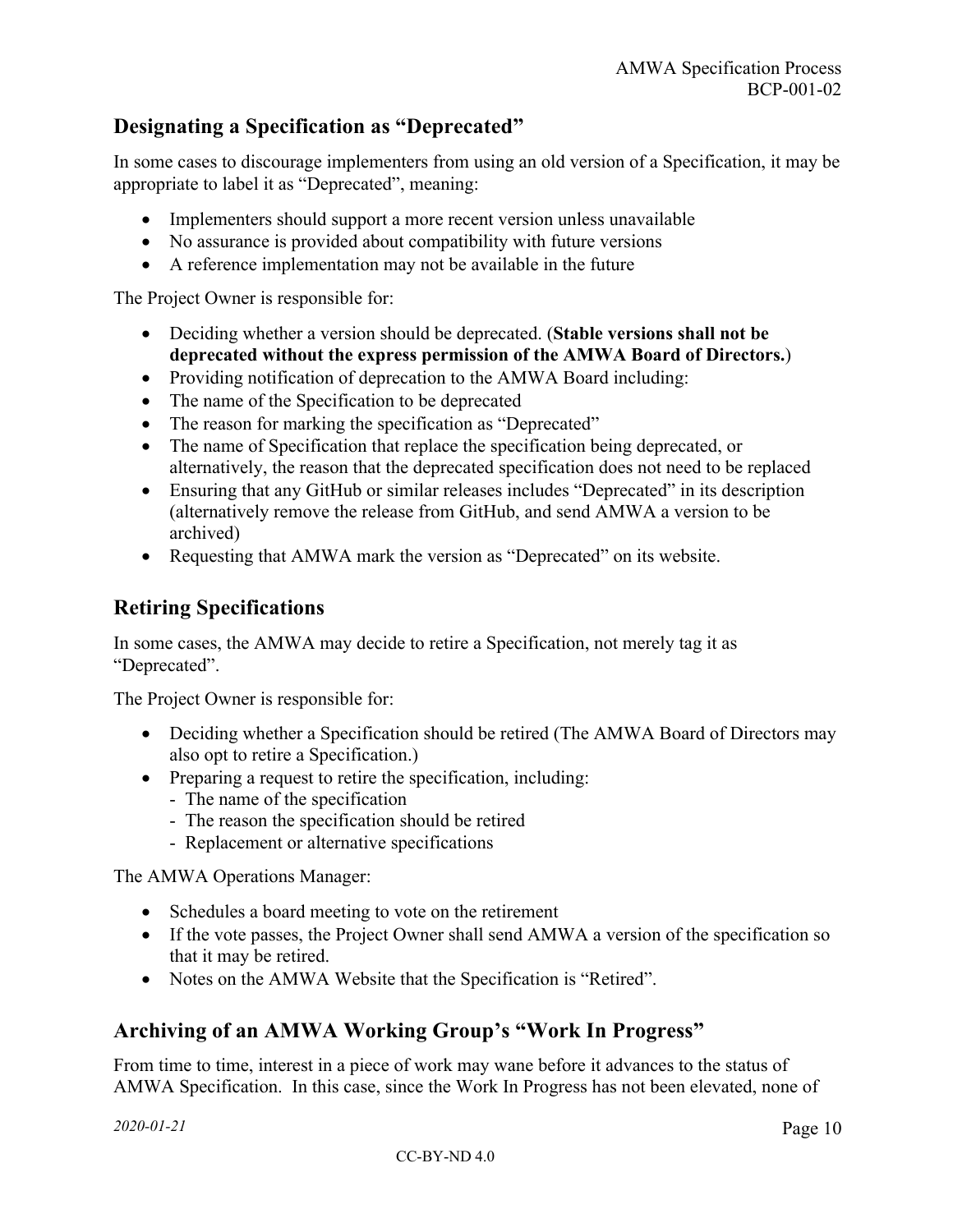the categories (including Retired) above are applicable. However, the work has been visible to members and in some cases, the general public, so it would be inappropriate to have it simply disappear. Additionally, there is always a chance that interest in some work might be rekindled. In this case, it would be appropriate to change the status of the item from Work in Progress to Archived.

# **Archiving Work In Progress**

The Project Owner is responsible for:

- Deciding whether a Work In Progress should be Archived (The AMWA Board of Directors may also opt to Archive a Work In Progress.)
- Preparing a request to Archive the Work In Progress, including:
	- The name of the Work In Progress
	- The reason the Work In Progress should be archived

The AMWA Operations Manager:

- Schedules a board meeting to vote on Archiving
- If the vote passes, the Project Owner shall send AMWA a version of the Work In Progress so that it may be Archived.
- Note on the AMWA Website that the item is "Archived".

## **Conflict Resolution and Appeals**

### **Disputes Within a Working Group**

Disputes are possible at various stages during the AMWA specification process. The process is designed to maximize the opportunities for compromise and the achievement of genuine consensus. However, there are times when even the most reasonable and knowledgeable people are unable to agree. To achieve the goals of openness and fairness, such conflicts must be resolved by a process of open review and discussion.

An individual (whether a participant in the relevant Working Group or not) may disagree with a Working Group recommendation based on his or her belief that either (a) his or her own views have not been adequately considered by the Working Group, or (b) the Working Group has made an incorrect technical choice which places the quality and/or integrity of the Working Group's product(s) in significant jeopardy. The first issue is a difficulty with Working Group process; the latter is an assertion of technical error. Although these two types of disagreement are quite different, both are handled by the same review process.

A person who disagrees with a Working Group recommendation shall always first discuss the matter with the Working Group's chair(s), who may involve other members of the Working Group (or the Working Group as a whole) in the discussion. In cases where the Working Group chair is not the project owner, the person may subsequently bring up the issue with the project owner. The following section specifies the procedures that shall be followed to respond to AMWA specification-development issues that cannot be resolved through the actions of the AMWA Working Group that is developing the specification.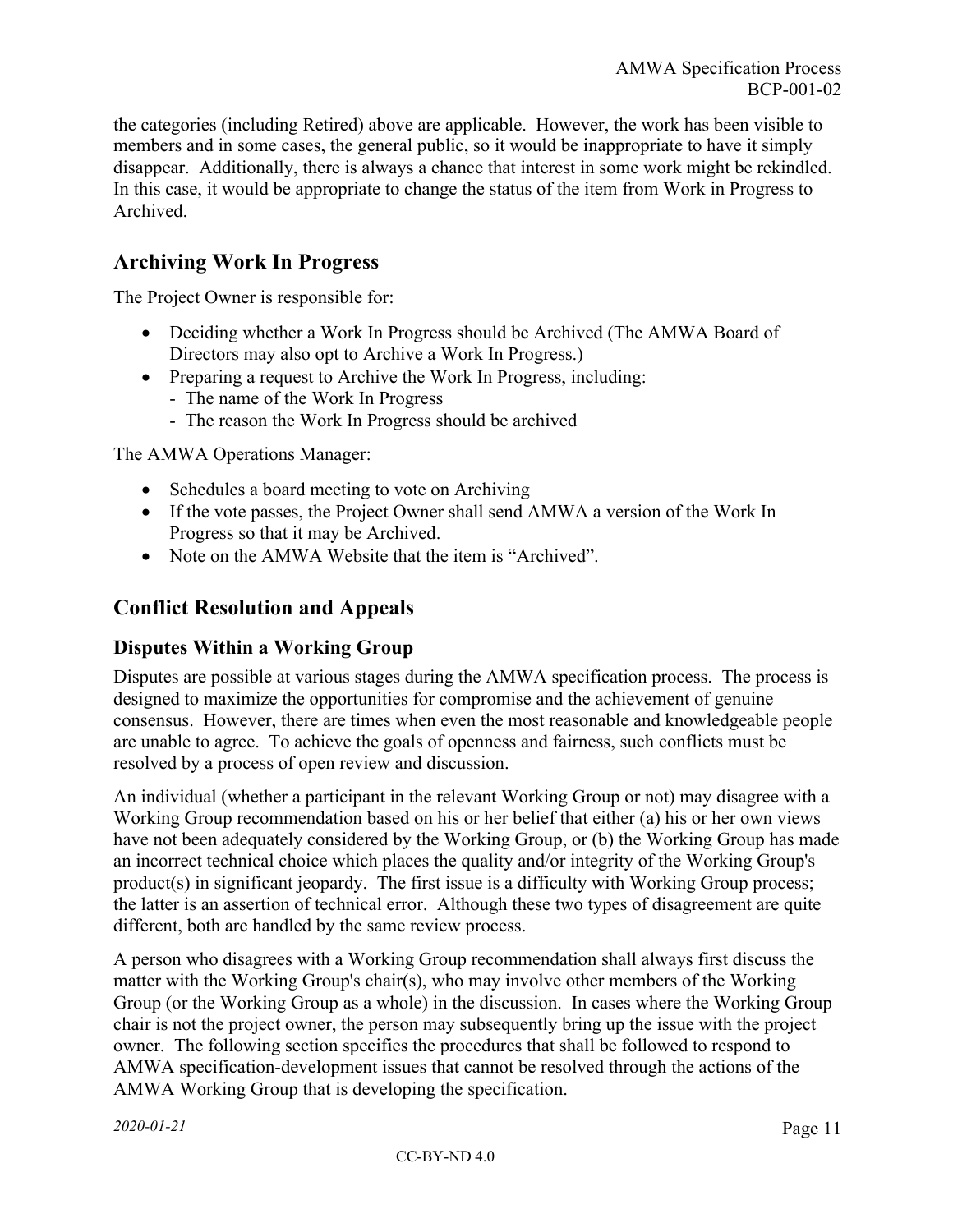## **Appeal to the AMWA Board**

If the Working Group cannot resolve the disagreement, any of the parties involved may bring it to the AMWA Board, whose decision is final. The AMWA Executive Director shall acknowledge the receipt of such a request for Board review within two weeks, and shall at the time of acknowledgment advise the petitioner of the expected duration of the Board's consideration.

The Board shall review the situation in a manner of its own choosing and report to the petitioner and to the AMWA Working Group on the outcome of its review. The Board's decision upon completion of their review shall be final with respect to all aspects of the dispute.

### **Appeals Procedure**

All appeals made under the provisions of this section must include a detailed and specific description of the facts of the dispute. Appeals must be initiated within two months of the public knowledge of the action or decision to be challenged.

At all stages of the appeals process, the individuals or bodies responsible for making the decisions have the discretion to define the specific procedures they will follow in the process of making their decision. In all cases a decision concerning the disposition of the dispute, and the communication of that decision to the parties involved, must be accomplished within a reasonable period of time.

*NOTE: These procedures intentionally and explicitly do not establish a fixed maximum time period that shall be considered "reasonable" in all cases. While there may be times that consensus is key, there may be other times when business or other considerations require quick action. Ultimately, the AMWA Board is responsible for determining the appropriate amount of time required to resolve issues brought to its attention.*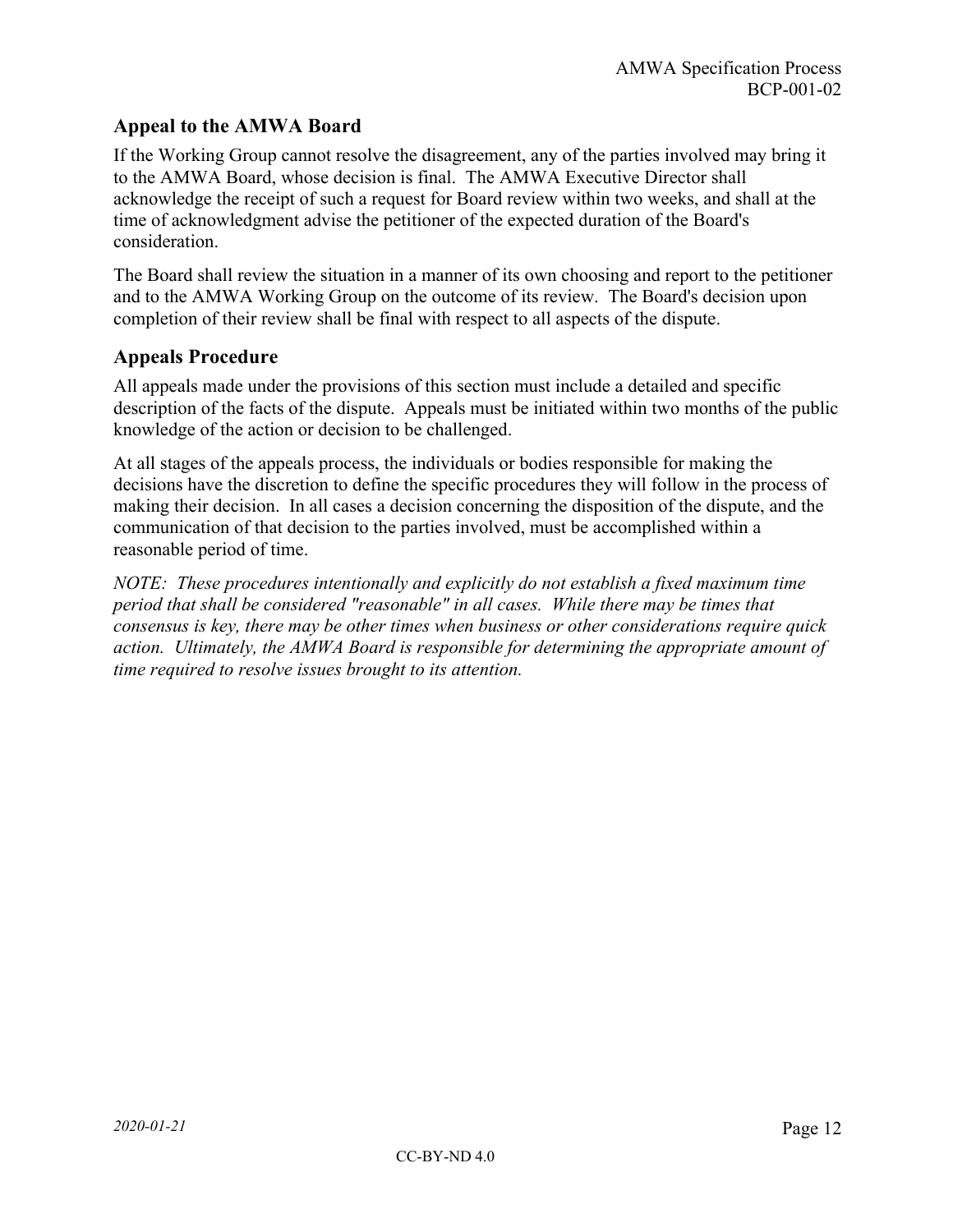# **Appendix A: Example for a Specification of an API developed on GitHub**

*Note: This Appendix is informative and is not part of this Specification. It is based on what has been done for several of the AMWA NMOS Interface Specifications. However, there are various different approaches that are used by developers, and it is up to the Proponents to choose a suitable approach for their Specification(s).*

The diagram below shows an example in which a Specification for an API is developed and hosted on GitHub or a similar version control-based service.



In this example:

- "Semantic versioning" is used for numbering versions of the API. This has been adopted by many open-source software projects, both for API specifications and the code itself, and is detailed here. In summary:
	- o Versions of the API are numbered with x.y(.z) starting from 1.0.
	- o A change in x is used for new features that may compatibility with previous versions.
	- $\circ$  A change in y is used for new features that do not break compatibility.
	- o A change in z is used for bug-fix and documentation updates.
- The Working Group develops a Specification on a public GitHub repository. (In the early stages of the project, the Working Group might keep the repository private.)